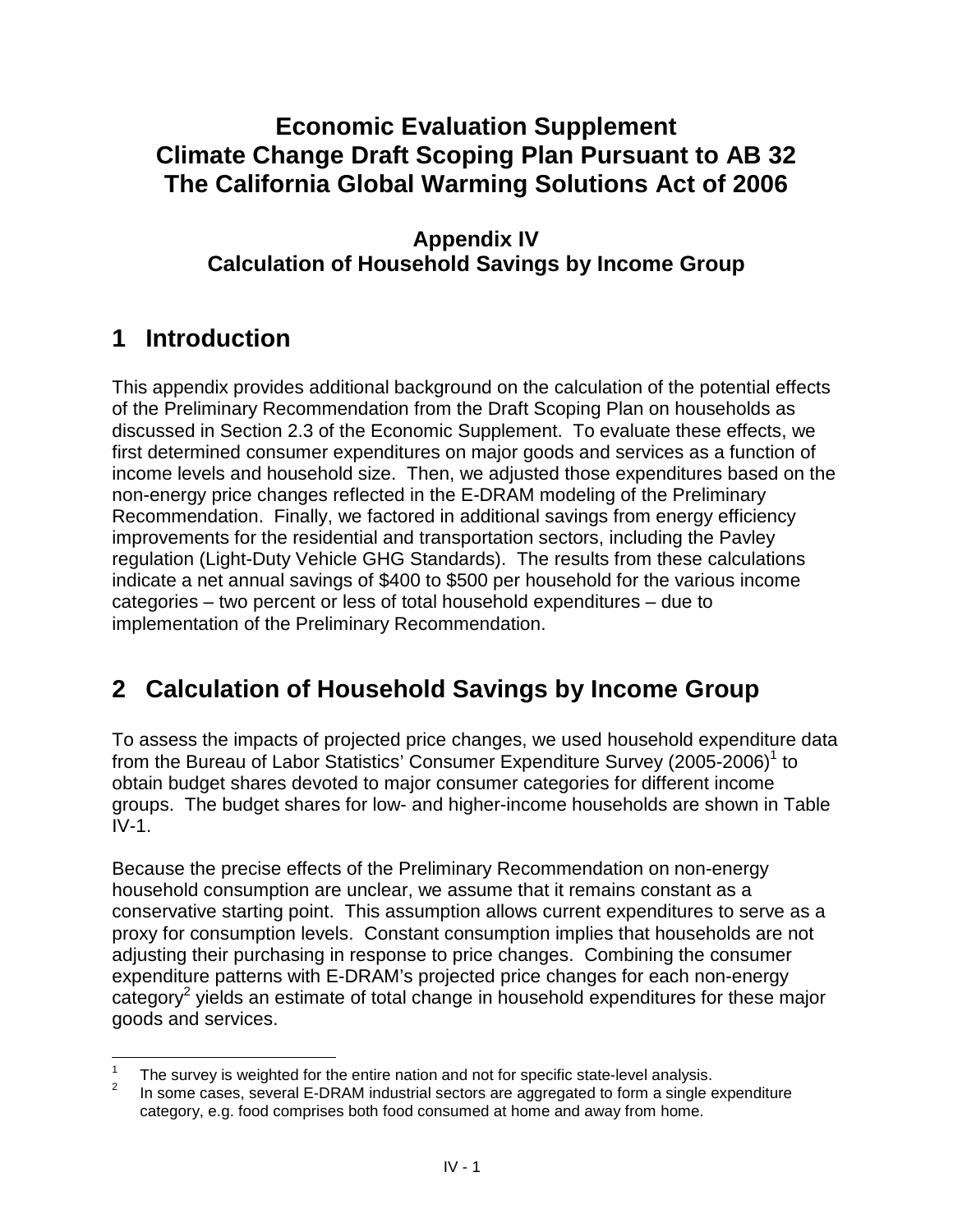|                                                                                                                                    | <b>Percent of Household Budget Spent</b><br>for Each Household Income Level |                        |                                        |                                      |
|------------------------------------------------------------------------------------------------------------------------------------|-----------------------------------------------------------------------------|------------------------|----------------------------------------|--------------------------------------|
| <b>Expenditure Category</b>                                                                                                        | 100%<br><b>Poverty</b>                                                      | 200%<br><b>Poverty</b> | <b>Middle</b><br>Income <sup>(a)</sup> | <b>High</b><br>Income <sup>(b)</sup> |
| Housing                                                                                                                            | 22%                                                                         | 21%                    | 18%                                    | 18%                                  |
| Food                                                                                                                               | 17%                                                                         | 15%                    | 14%                                    | 12%                                  |
| Healthcare                                                                                                                         | 6%                                                                          | 7%                     | 6%                                     | 5%                                   |
| Gasoline and motor oil                                                                                                             | 5%                                                                          | 5%                     | 5%                                     | 4%                                   |
| Apparel and services                                                                                                               | 5%                                                                          | 5%                     | 4%                                     | 4%                                   |
| Electricity                                                                                                                        | 4%                                                                          | 4%                     | 3%                                     | 2%                                   |
| Entertainment                                                                                                                      | 4%                                                                          | 4%                     | 5%                                     | 5%                                   |
| Vehicle maintenance, repair, insurance                                                                                             | 3%                                                                          | 3%                     | 3%                                     | 3%                                   |
| Education                                                                                                                          | 3%                                                                          | 2%                     | 2%                                     | 2%                                   |
| <b>Natural Gas</b>                                                                                                                 | 2%                                                                          | $1\%$                  | 1%                                     | 1%                                   |
| Water                                                                                                                              | 1%                                                                          | 1%                     | 1%                                     | 1%                                   |
| Other (e.g. taxes, social security payments,<br>vehicle purchases, charitable donations,<br>personal care products/services, etc.) | 27%                                                                         | 31%                    | 38%                                    | 44%                                  |

### **Table IV-1: Budget Shares for Major Expenditure Categories by Income Group in 2005-2006**

 Source: Bureau of Labor Statistics, Consumer Expenditure Survey, Two-Year Cross Tabs 2005-2006 more" is the highest income bracket reported in the Consumer Expenditure Survey. For households of four or more, 400% of the poverty guidelines exceeds \$70,000. In these cases, half of the households were assumed to be uniformly distributed between \$70,000 and the average income reported for this bracket and household size category to distinguish between middle and high income households. **<sup>a</sup>**All households between 200% and 400% of the poverty guidelines. Note that "\$70,000 or

middle and high income households.<br>**b**All households above 400% of the poverty guidelines. See previous footnote as well.

 As shown in Table IV-2, for most major expenditure categories, such as gasoline, food, apparel, and healthcare, E-DRAM projects essentially no change in price (less than one percent and generally a price decrease). However, for the Preliminary Recommendation electricity and natural gas prices are projected to increase eleven and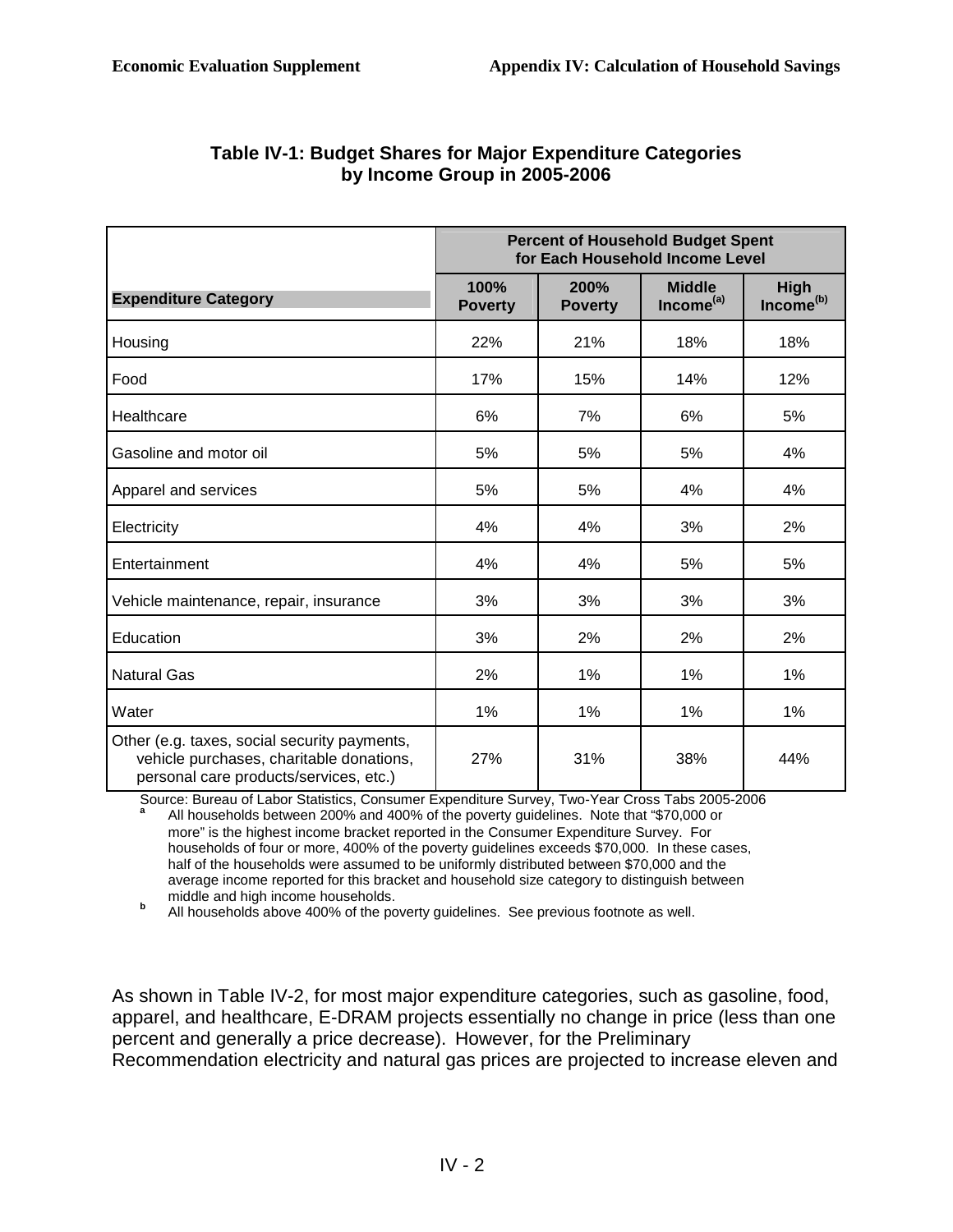$\overline{a}$ 

eight percent, respectively. $3$  With the exception of electricity and natural gas described below, applying these price changes to current expenditure patterns yields the change in total expenditures resulting from price effects alone (i.e., no changes in consumption levels due to improved efficiency or demand response). Overall, the price effects alone would not significantly change household expenditures in these categories across all household groups, assuming that households do not change consumption in response to new prices.

| Category                       | <b>Preliminary</b><br><b>Recommendation</b> |  |  |
|--------------------------------|---------------------------------------------|--|--|
| Owned dwellings                | $0.0\%$                                     |  |  |
| Rented dwellings               | $0.0\%$                                     |  |  |
| Food at home                   | $-0.1%$                                     |  |  |
| Food away from home            | $-0.6%$                                     |  |  |
| Healthcare                     | $-0.6%$                                     |  |  |
| Gasoline and motor oil         | $-0.4%$                                     |  |  |
| Apparel and services           | -0.6%                                       |  |  |
| Electricity                    | 11.1% <sup>(a)</sup>                        |  |  |
| Entertainment                  | $-0.5%$                                     |  |  |
| Vehicle maintenance and repair | $-0.3%$                                     |  |  |
| Vehicle insurance              | $-0.2%$                                     |  |  |
| Education                      | $-0.4%$                                     |  |  |
| <b>Natural Gas</b>             | $7.8\%$ <sup>(b)</sup>                      |  |  |
| Water                          | $-0.1%$                                     |  |  |

#### **Table IV-2. E-DRAM Projected Price Changes in 2020 for Select Sectors**

Shaded rows indicate increasing prices; Unshaded rows show decreasing prices

- <sup>a</sup> Although E-DRAM projects a price increase for electricity, E3's analysis estimates an overall 5% decrease in electricity bills. The change in bills is more representative of changes in household expenditures. Thus, for this analysis -5% is used for the change in the electricity sector.
- expenditures. Thus, for this analysis -5% is used for the change in the electricity sector.<br><sup>b</sup> Although E-DRAM projects a price increase for natural gas, the analysis conservatively balances this increase with the estimated 18 percent overall decline in natural gas use in California by assuming no change in natural gas bills.

For the electricity sector, many measures in the Draft Scoping Plan are expected to improve end-use electricity efficiency and reduce consumption levels. Total bills will vary depending on the type of customer (e.g. commercial or residential), customer usage patterns, opportunity for reductions in usage from energy efficiency and/or

 3 shows a net decrease in overall statewide bills. E3's analysis shows a slightly larger increase in average statewide rates of 14 percent, however also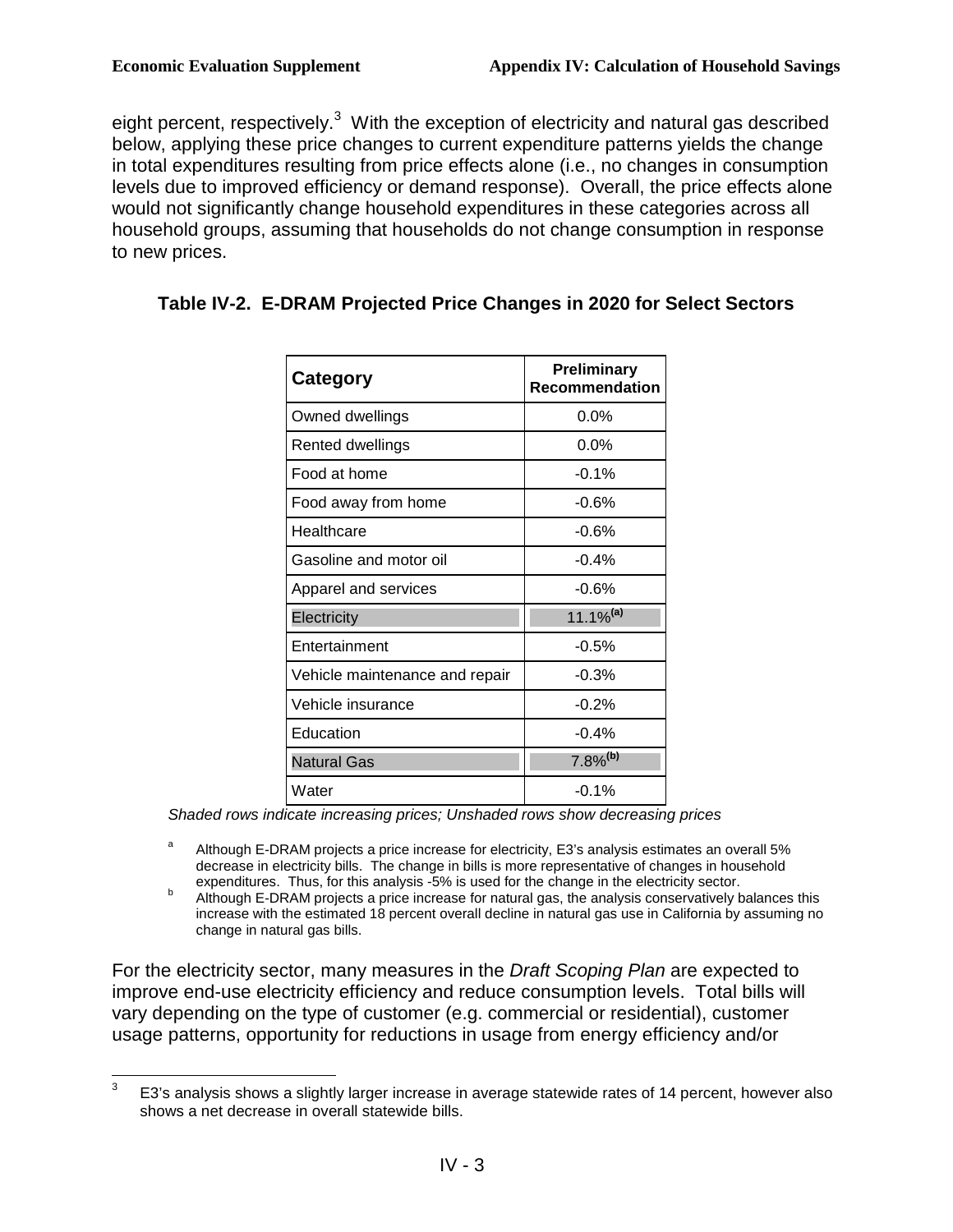change in practices, and the rate structure of the electricity provider. Because utility rates are adjusted to collect total utility costs over time, though, a forecast of total utility costs can serve as a proxy for the electricity bills of all customers in the State. Based on projections by Energy and Environmental Economics, Inc.'s (E3) GHG Spreadsheet Calculator for the Joint CEC/CPUC Proceeding on AB 32 (CPUC Rulemaking.06.04.009, CEC Docket 07-OIIP-01), total utility costs for all customers statewide are expected to be approximately five percent lower than the base case in 2020. $4$  Their finding is that the utility savings attributed to energy efficiency and CHP more than make up for the additional costs in the electricity sector. However, as previously discussed, changes to individual entities will deviate from the average and the E3 analysis does not predict how these savings will be distributed among customers. For purposes of this analysis, we assume a household's total electricity bill decreases by five percent on average, which is more representative of the changes to a

 household's expenditures than just the change in electricity price. Future work will include sensitivity analyses using a broader range of possible electricity bill changes.

 For natural gas, E-DRAM projects a price increase of eight percent. We have estimated that the measures in the Preliminary Recommendation will result in an overall 18 percent decrease in natural gas consumption in California. As a conservative estimate that balances the projected price increase with the estimated decline in natural gas consumption, we have assumed no change in natural gas bills for the purposes of this analysis.

analysis.<br>In addition, the Pavley regulation (Light-Duty Vehicle GHG Standards) is likely to further enhance the savings to households. The cumulative savings to the household will largely depend on when households are able to purchase either a new or used Pavley vehicle. Based on the economic evaluation conducted during the Pavley rulemaking process, low-income households could expect to save about 100 gallons of gasoline each year by driving a Pavley-compliant vehicle. Using the projected gas prices of \$3.67 per gallon in 2020 (in terms of 2007 dollars), low-income households would save about \$360 in fuel alone in 2020 relative to business-as-usual. Factoring in the additional annualized cost of about \$50 for a used Pavley-compliant vehicle (LT2) yields net savings of approximately \$300 per year. For higher income households purchasing new vehicles and traveling more miles, the net savings total roughly \$400 per year. The findings from this analysis would change if based on different assumptions for fuel prices and/or vehicle costs. For example, to the extent that fuel prices are higher the savings would be greater.

The household savings presented in Table IV-3 were calculated as follows:

 income group by the price changes projected by E-DRAM for the Preliminary Recommendation. For the electricity category, replace electricity price changes Multiply the average household expenditures for each major category and

<sup>1</sup>  4 price impact of the cap and trade program, which will depend upon allowance price, allocation strategy, the capped sector industry response, and other program design decisions. The E3 analysis focuses on direct programmatic measures and does not include the incremental